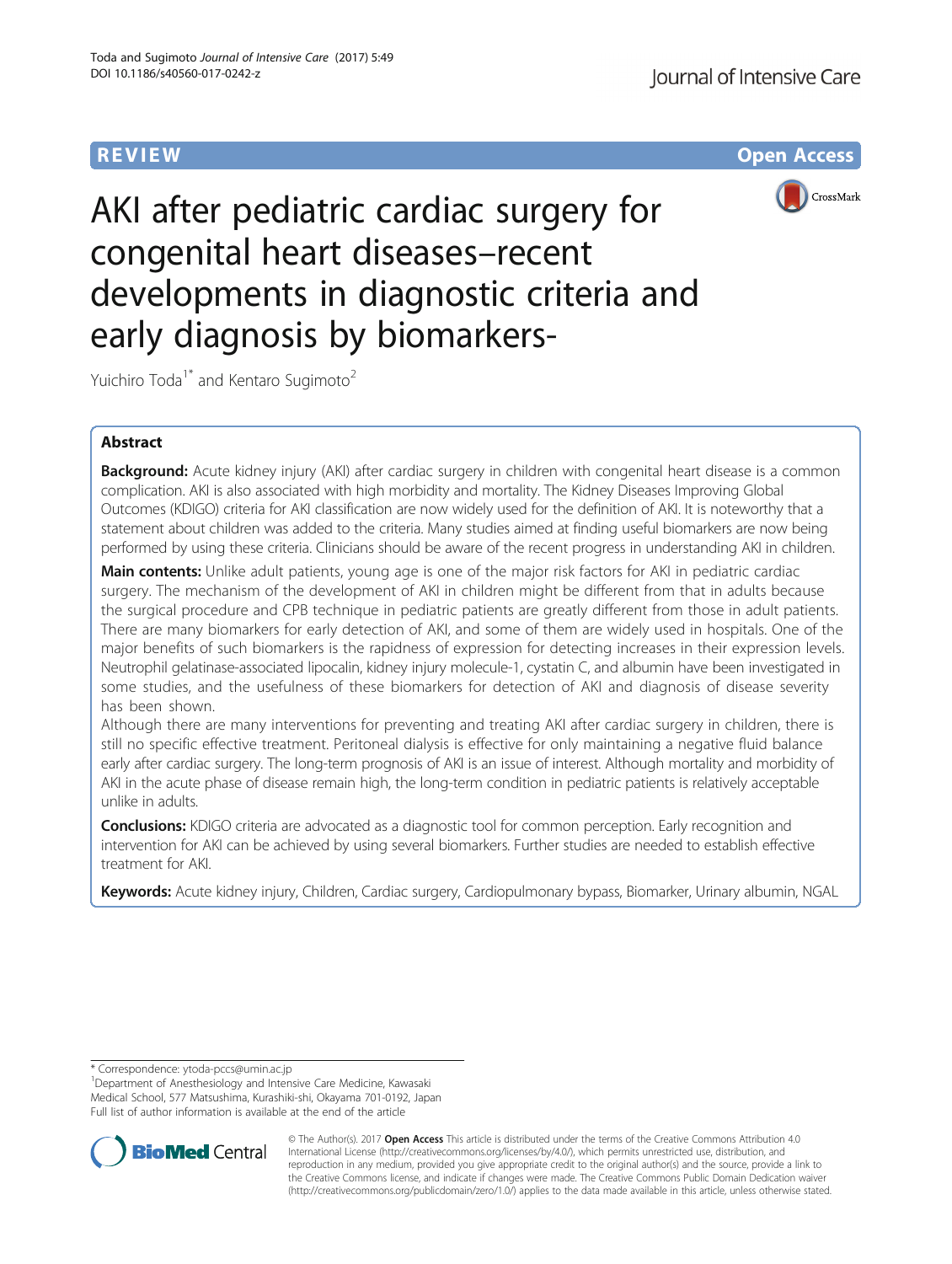## Background

Acute kidney injury (AKI) is a common comorbidity after cardiac surgery in adults [[1](#page-5-0)] and children. Previously reported incidences of AKI in children after cardiac surgery have varied widely [[2](#page-5-0)–[4](#page-5-0)]. It has been shown that many children in whom AKI occurs have prolonged mechanical ventilation and prolonged intensive care unit stay [\[5](#page-5-0), [6](#page-5-0)]. Although various criteria have been used for the diagnosis of AKI, the Kidney Disease Improving Global Outcomes (KDIGO) classification has recently been introduced as a standard diagnostic tool. Many children suffer from AKI after cardiac surgery, but there is still no specific effective treatment for AKI. The precise mechanism by which AKI develops after cardiac surgery is still not known. Early diagnostic tools such as urine and serum biomarkers have not been established, and there is still no specific treatment for preventing or curing AKI. Here, we describe transition of criteria used for diagnosis of AKI, available biomarkers, and treatment for pediatric patients after cardiac surgery.

## Mechanism of the development of AKI after cardiac surgery in children

The precise mechanism by which AKI develops after cardiac surgery is not clear because many factors are involved. The factors involved in the development of AKI include 5 large categories: preoperative, cardiopulmonary bypass (CPB), postoperative, inflammatory, and neuroendocrine factors [\[7](#page-5-0)]. Since kidney function in newborns is extremely limited, younger age as a risk factor for AKI is one of the differences from adults. Many adults with heart diseases have vascular changes such as arterial sclerosis, whereas microemboli during CPB is less common in pediatric patients due to the rarity of vascular diseases. Besides, the degree of inflammatory and neuroendocrine responses is considered to be much larger in children since pediatric CPB results in extensive hemodilution. Moreover, children with congenital heart disease often have various systemic to pulmonary shunts. This may make it difficult for surgeons to maintain a bloodless surgical field, often resulting in prolonged CPB time and/or intentionally decreased CPB flow.

### AKI definition

Criteria for diagnosis of AKI such as AKIN [[8\]](#page-5-0) and RIFLE [[9\]](#page-5-0) criteria have recently been proposed. The RIFLE criteria have also been modified to a pediatric version [[10](#page-5-0)] using Schwartz formulae [[11](#page-5-0)]. In 2012, the Kidney Disease Improving Global Outcomes (KDIGO) classification was advocated as AKI definitions in adults and children [[12](#page-5-0)]. The main difference from pediatric RIFLE is the degree of creatinine change as a diagnostic tool, and an optional statement is added for pediatric AKI in stage 3 (Table [1](#page-2-0)). There is no designation about which formula should be used to calculate estimated glomerular filtration rate (GFR). However, it has been validated in a pediatric population, and higher stages have been shown to be associated with poor prognosis [[13](#page-5-0), [14\]](#page-5-0).

## Epidemiology and risk factors

In children who underwent cardiac surgery for congenital heart diseases, the reported incidences of AKI by the pRIFLE criteria ranged from 20 to 64.6% [\[2](#page-5-0), [15](#page-5-0)–[17](#page-5-0)]. The reported incidences of AKI by the KDIGO classification ranged from 29 to 86% [\[3](#page-5-0), [4, 18\]](#page-5-0). Possible reasons for the difference in incidences are differences in patient characteristics (age, heart disease, cardiac status), surgeon's skill, CPB technique, management of anesthesia, and postoperative care practices. As shown in Table [2](#page-2-0), there appears to be a higher incidence of AKI in a younger age group, whereas adults of advanced age have a higher risk of AKI.

There are many risk factors of AKI after pediatric cardiac surgery for congenital heart diseases: low body weight, young age, cyanosis, previous cardiac surgical procedure, risk adjustment in congenital heart surgery–– version 1 (RACHS-1) score, univentricular anatomy, preoperative pulmonary hypertension and congestive heart failure, preoperative inotrope and captopril use, preoperative PICU admission, preoperative mechanical ventilation, calendar year (era), and study site [[19](#page-5-0)]. Ruf et al. reasonably showed that low blood pressure in the first 24 h postoperatively was a risk factor [\[16](#page-5-0)]. There have been many studies with no detailed hemodynamic data including blood pressure as factors determining kidney perfusion. The study by Ruf et al. re-highlighted the importance of hemodynamics for the risk of AKI.

## Biomarkers

Diagnosis and severity of AKI are determined by serum creatinine and urine output. However, serum creatinine and urine output are not timely markers. The usefulness of neutrophil gelatinase-associated lipocalin (NGAL), kidney injury molecule-1 (KIM-1), cystatin-C, liver type fatty acid-binding protein (L-FABP), and interleukin (IL)- 18 as markers has been shown in many studies. NGAL is the most promising marker for detecting AKI at an early phase of disease. Proteomic analysis showed that NGAL was one of the most highly induced proteins in injured distal nephron segments after ischemic or nephrotoxic AKI in animal models [[20](#page-5-0)–[22\]](#page-5-0). In urine that was harvested 2 h after initiation of CPB in pediatric cardiac surgery, it was found that urinary NGAL was significantly increased in children with AKI defined by serum creatinine, and the area under the curve (AUC) for detecting AKI was as high as 0.90–0.99 [\[23](#page-5-0)–[26](#page-5-0)]. Unfortunately, measurement of new biomarkers such as NGAL, KIM-1, cystatin-C, L-FABP, and IL-18 are still expensive for them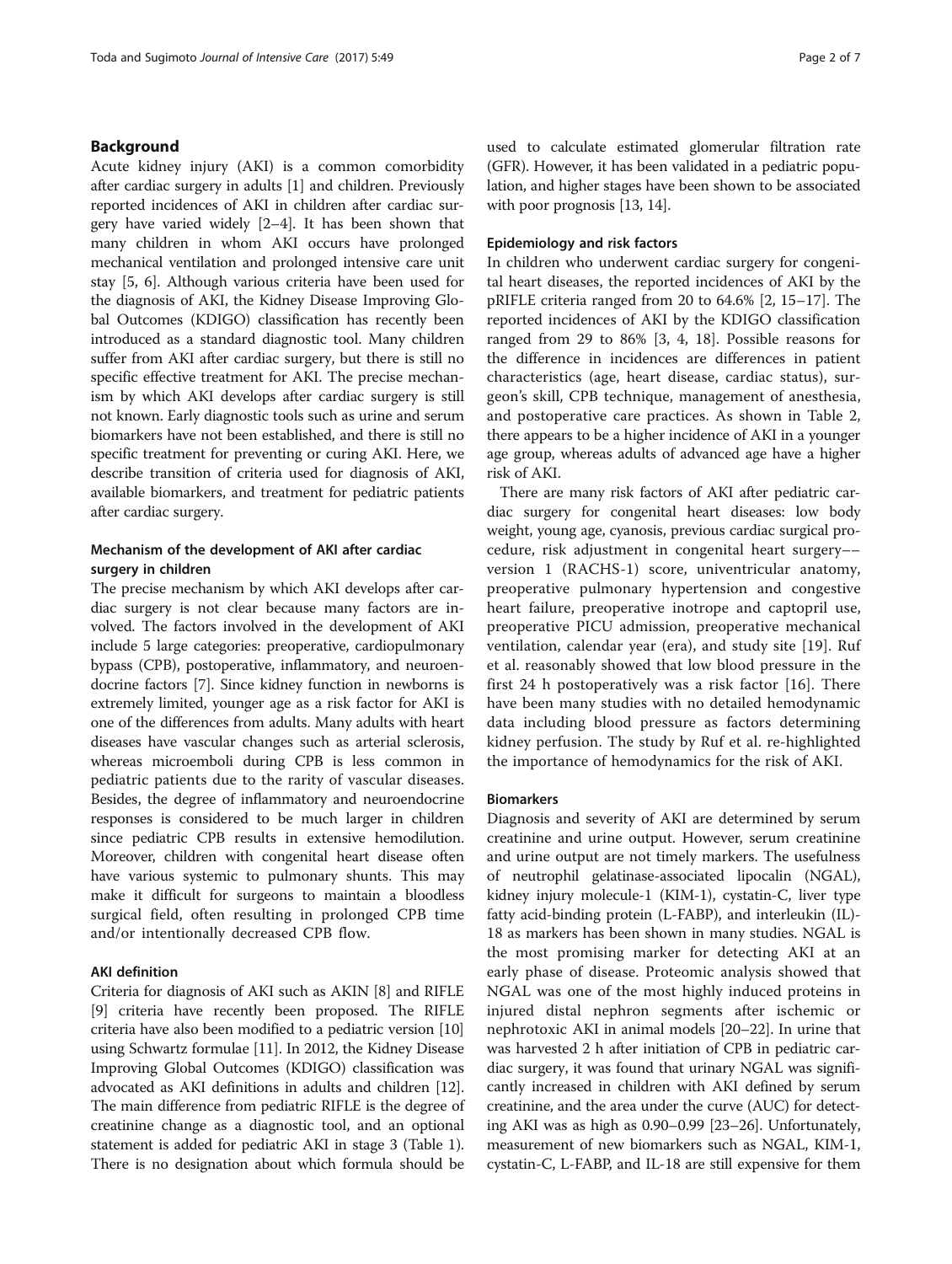| Stage | Serum creatinine                                                                                                                                                                                                         | Urine output<br>$<$ 0.5 ml/kg/h for 6–12 h |  |  |
|-------|--------------------------------------------------------------------------------------------------------------------------------------------------------------------------------------------------------------------------|--------------------------------------------|--|--|
|       | 1.5-1.9 times baseline or ≥0.3 mg/dl (≥26.5 µmol/l) increase                                                                                                                                                             |                                            |  |  |
|       | 2.0-2.9 times baseline                                                                                                                                                                                                   | <0.5 ml/kg/h for $\geq$ 12 h               |  |  |
|       | 3.0 times baseline or increase in serum creatinine to $\geq$ 4.0 mg/dl<br>(≥353.6 µmol/l) or initiation of renal replacement therapy or in<br>patients <18 years, decrease in eGFR to <35 ml/min per 1.73 m <sup>2</sup> | <0.3 ml/kg/h for ≥24 h or anuria for ≥12 h |  |  |

<span id="page-2-0"></span>Table 1 Staging of AKI (KDIGO)

Reference [[12\]](#page-5-0)

to be used as routine measurements. Furthermore, measurements must be done outside the hospital and it usually takes a few days to obtain results.

Urine albumin is an old but promising biomarker in this field, and several studies have reaffirmed its importance. Urine albumin can be measured in a general hospital at low cost and the results are promptly available. Generally, in the normal kidney, a small amount of serum albumin goes through the glomerular filter, and almost all of the albumin in the tubule is reabsorbed. Concomitant occurrence of an increase in albumin leakage from the glomerulus and a decrease in albumin reabsorption in the tubule results in albuminuria. It has been reported as additional mechanism that the albumin gene was induced at the renal cortex [\[27](#page-5-0)]. AKI can be detected earlier by urinary albumin than by serum creatinine because albumin expression occurs as early as that of NGAL or KIM-1. The diagnostic utility of urine albumin for prediction of AKI after pediatric cardiac surgery is shown in Fig. [1.](#page-3-0) The AUC for detecting AKI by urine albumin ranges 0.57 to 0.76 [[15, 28](#page-5-0)–[30](#page-5-0)]. These differences are justified by the wide variation of the normal range for urine albumin even in healthy individuals. The normal value of urine albumin in children varies widely depending on age [\[31](#page-5-0), [32\]](#page-6-0), gender [[33\]](#page-6-0), weight [[34\]](#page-6-0), and race [\[35](#page-6-0)]. It was shown that urine albumin corrected by urine creatinine in infants was three times higher than that in adolescents in healthy children [[36\]](#page-6-0). Although a large cohort study in Europe showed that there was no difference in urine albumin levels among all age groups,

Table 2 Incidence of AKI and risk factors

urine albumin corrected by urine creatinine was higher in a younger age group [[31\]](#page-5-0). There is the same problem for other biomarkers, even NGAL (which is the most extensively investigated biomarker) [\[37](#page-6-0), [38](#page-6-0)]. In healthy children, approximately 50% of urine protein, mostly Tamm-Horsfall protein (uromodulin), is excreted from the tubular epithelium. Tubular proteinuria is non-reabsorption of freely filtered low-molecular-weight proteins. Albuminuria is one of major glomerular proteinuria across the glomerular capillary wall [[39](#page-6-0)].

When a kidney has been damaged, urine NGAL is mainly induced from the tubule, and urine albumin is mainly induced from glomerulus. The mechanism of the development of AKI after cardiac surgery is multifactorial. The participation of both tubular and glomerular damage is one of important mechanisms for development of AKI. In order to detect AKI early and precisely, the combination of multiple AKI biomarkers should be used. Cystatin C is not bound to plasma proteins and is freely filtered by the glomerulus. Cystatin C is reabsorbed and degraded in the renal proximal tubule by the endocytic receptor megalin [\[40\]](#page-6-0). Unlike creatinine, cystatin C is not secreted into urine by the tubule, and its appearance in urine therefore indicates its filtration at the glomerulus and reduced uptake by the damaged proximal tubules [[41\]](#page-6-0). The appearance of urinary cystatin C reflects a decrease in GFR. The feasibility of using a combination of cystatin C (functional biomarker) and NGAL (tubular biomarker) after pediatric cardiac surgery has been reported [\[42](#page-6-0)]. In that study, the use of combination of

| Author, year                  | n    | Population, data source                          | Age (median or mean) | criteria     | Incidence (%) | Risk factors                |
|-------------------------------|------|--------------------------------------------------|----------------------|--------------|---------------|-----------------------------|
| Hazle 2013 [18]               | 49   | Single-center, prospective<br>biomarker study    | 2 months             | <b>KDIGO</b> | -86           | <b>NA</b>                   |
| Lex 2014 [3]                  | 1489 | Single-center, prospective study                 | year                 | <b>KDIGO</b> | - 29          | <b>NA</b>                   |
| Meersch 2014 [17]             | 51   | Single-center, prospective<br>biomarker study    | 2 years              | pRIFLE 24    |               | <b>NA</b>                   |
| Gil-Ruiz Gil-Esparza 2014 [2] | 409  | Single-center, retrospective study               | 12 months            | pRIFLE 26.2  |               | Age, duration CPB, RACHS    |
| Ruf 2015 [16]                 | 59   | Single-center, prospective<br>spectroscopy study | 2 months             | pRIFLE       | 48            | Age, univentricular anatomy |
| Sugimoto 2016 [15]            | 376  | Single-center, prospective<br>biomarker study    | 18 months            | pRIFLE 64.6  |               | Age, duration CPB           |
| Park 2017 [4]                 | 220  | Single-center, retrospective study               | 6 months             | <b>KDIGO</b> | 41.8          | Age, hemoglobin             |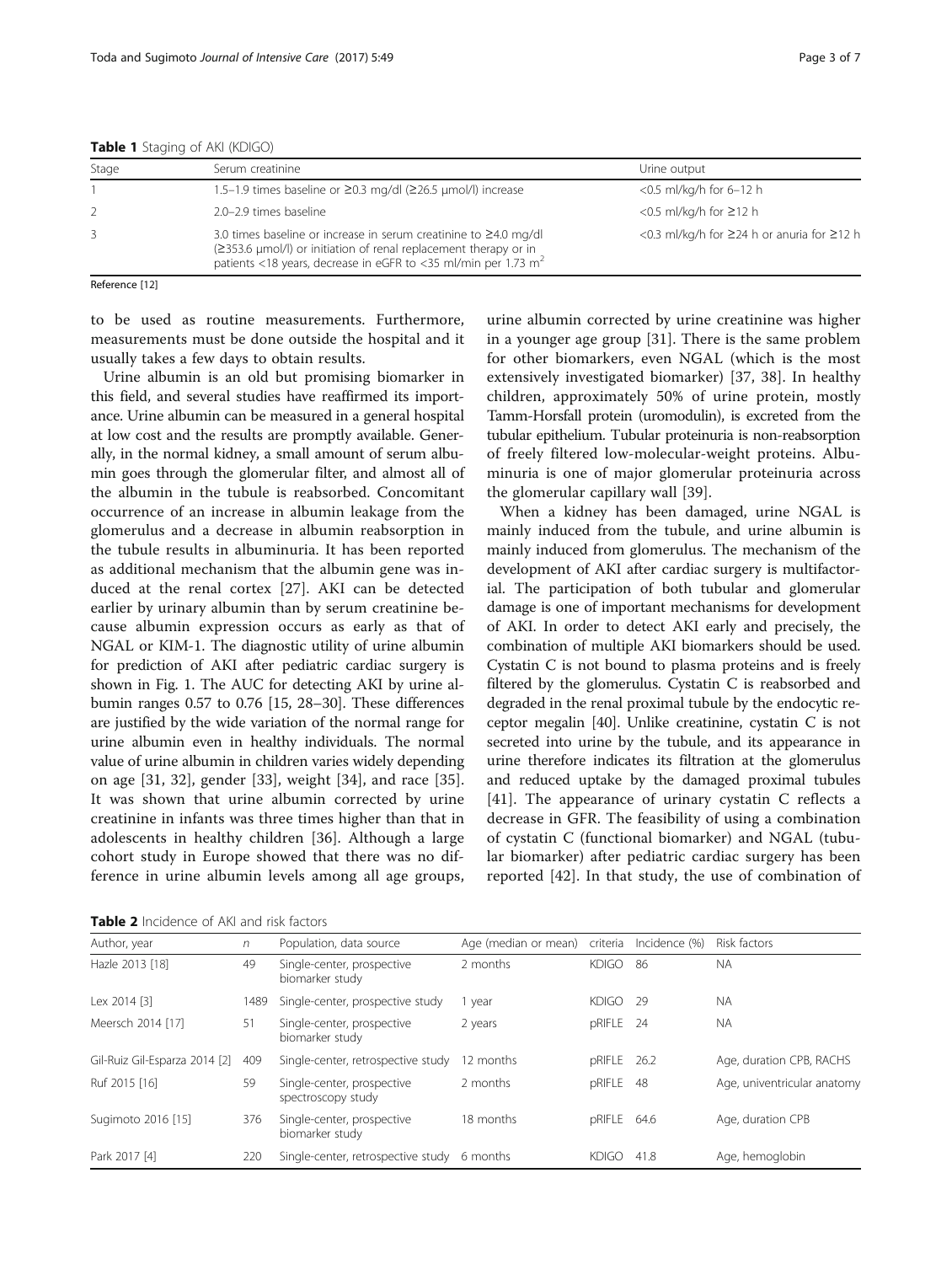<span id="page-3-0"></span>

NGAL and cystatin C improved diagnostic precision after cardiac surgery in children.

### Management and treatment

There is still no effective specific therapy for AKI after pediatric cardiac surgery. From a physiological point of view, a reasonable intervention is maintenance of appropriate circulation and avoidance of nephrotoxic agents. In the following, issues about peritoneal dialysis (PD), aminophylline, and hydroxyethyl starch (HES) after pediatric cardiac surgery are described.

## PD

Pediatric cardiac surgery causes electrolyte disorder, acidosis, and fluid overload that are refractory to standard postoperative care. When infants or neonates are in condition of AKI, starting peritoneal dialysis (PD) is recommended. Several studies have shown that initiation of PD or placement of a PD catheter before the development of a serious condition is effective after pediatric cardiac surgery. PD after pediatric cardiac surgery has several benefits compared with continuous renal replacement therapy (CRRT) using vascular access. PD does not require anti-coagulant agents, which sometimes complicate postoperative hemostasis immediately after surgery, and does not require vascular access, which it is often difficult to obtain in small children. Kwiatkowski et al. showed the effectiveness of PD catheter placement in 42 children in a retrospective case-matched study. PD catheter placement during congenital heart surgery (PDC+ group) resulted in a significantly higher percentage of children with a negative fluid balance on postoperative days 1 and 2, shorter time to negative fluid balance, earlier extubation, improved inotrope scores, and fewer electrolyte imbalances requiring correction [[43](#page-6-0)]. On the other hand, Ryerson et al. showed no effectiveness of prophylactic peritoneal dialysis catheter placement in 22 neonates in a randomized controlled trial. There were no differences between their PDC+ group and PDC− group in mean time to first postoperative negative fluid balance, time to achieve lactate ≤2 mmol/L, maximum vasoactive-inotrope scores on postoperative days 2 to 5, time to sternal closure, time to first extubation, modified clinical outcome score, and hospital length of stay [[44](#page-6-0)]. Sanchez-de-Toledo et al. showed the effectiveness of early initiation of renal replacement therapy (RRT) after pediatric heart surgery in 480 patients in a single-center retrospective study. RRT techniques were used in 32 patients (6.6%), with 25 patients (78%) receiving peritoneal dialysis (PD) and 7 patients (22%) receiving continuous RRT (CRRT). Patients who received PD within the first 24 postoperative hours had lower mortality than did those in whom PD was initiated later [4/16 (25%) vs. 4/9 (44.4%)] [\[45\]](#page-6-0). Sasser et al. showed the effectiveness of prophylactic peritoneal dialysis following cardiopulmonary bypass in 52 children in a prospective before-and-after nonrandomized cohort study. Median net fluid balance was more negative in the prophylactic PD group at 24 h (−24 vs. +18 mL/kg) and at 48 h (−88 vs. −46 mL/kg). The prophylactic PD group had less fluid intake and lower inotrope score at 24 h and earlier sternal closure [[46](#page-6-0)]. With regard to the timing for discontinuation of PD, Riley et al. showed in a prospective randomized controlled study that PD continuation for a further 24 h was not effective in 20 infants under 90 days old. Although the group with PD continuation for a further 24 h had lower mean urine output, median levels of AKI biomarkers did not differ significantly between the groups [\[47](#page-6-0)]. Prophylactic peritoneal dialysis catheter placement and early initiation of PD may be effective, but more prospective randomized studies are needed.

## Aminophylline

Theophylline is recommended as class 2B. A single dose of theophylline may be given in neonates with severe perinatal asphyxia, who are at high risk of AKI in the KDIGO AKI practice guidelines [\[12\]](#page-5-0). Both theophylline and aminophylline are xanthine derivatives and have a strong diuretic effect. Axelrod et al. showed no effectiveness of aminophylline infusion in a single-center, doubleblinded, placebo-controlled, randomized clinical trial for 72 children after pediatric cardiac surgery. Aminophylline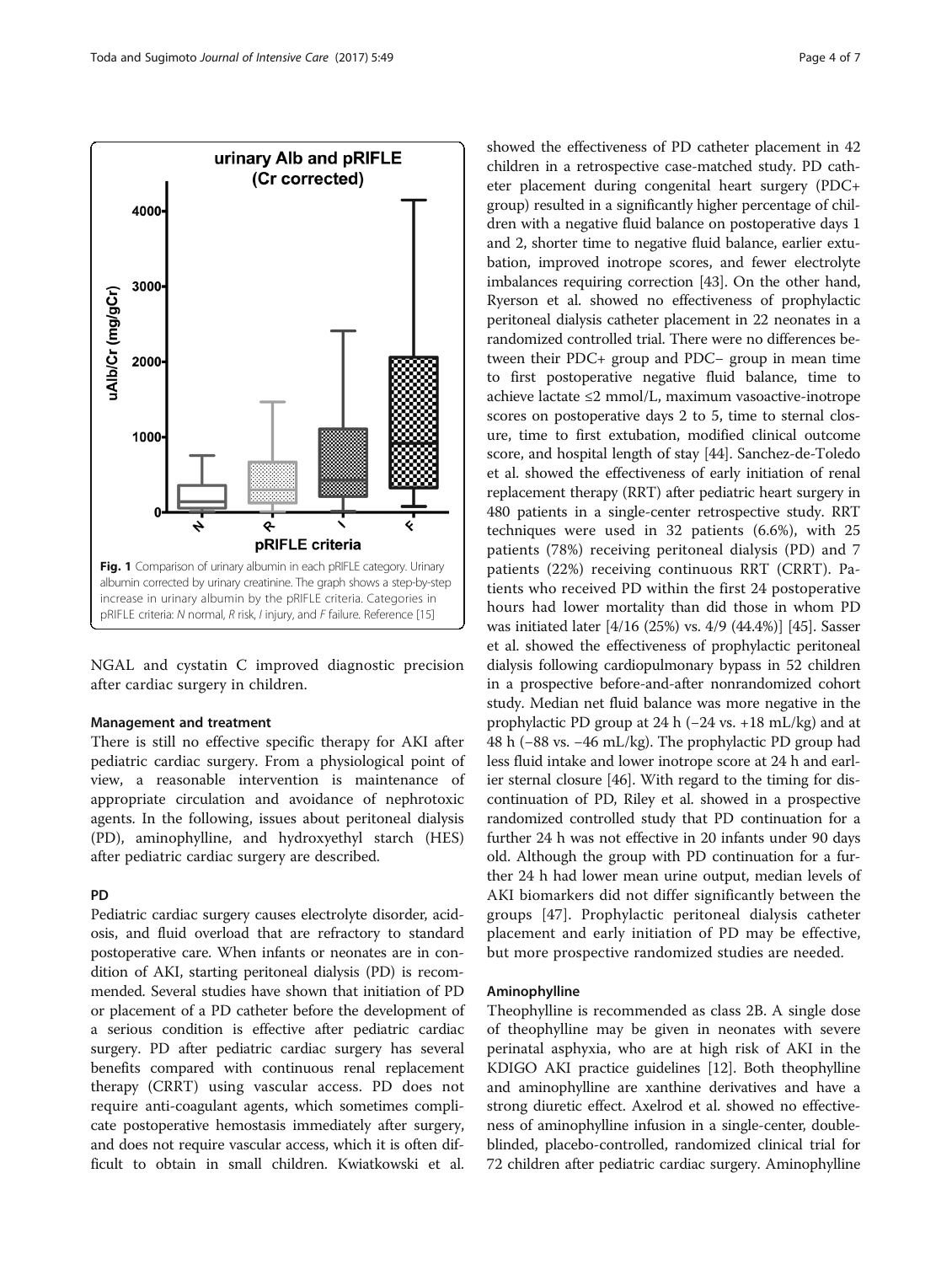was administered every 6 h for 72 h in the ICU. There was no significant difference between the incidences of AKI in the aminophylline group and placebo group [[48](#page-6-0)]. Onder et al. showed that the intraoperative usage of aminophylline was more effective than furosemide in reversal of oliguria in the early postoperative period in a singlecenter, historical control, retrospective cohort study for 200 children after pediatric cardiac surgery. There was no significant difference between the incidences of AKI during a period of 48 h in the aminophylline group and furosemide group [\[49](#page-6-0)]. Their study indicates that the effectiveness of aminophylline is limited.

## **HES**

Hydroxyethyl starch (HES) has been used for cheaper and safer volume replacement fluids than albumin solution. However, one of the problems for HES infusion is the possibility of development of renal injury by interstitial proliferation, macrophage infiltraton, and tubular damage [[50](#page-6-0)]. In 7000 adult ICU patients, the use of 6% HES 130/0.4 was associated with a higher incidence of the requirement for RRT [\[51\]](#page-6-0). However, a correction was recently made for adverse events in the journal, and an editor in BMJ was concerned the reliability of data [\[52, 53](#page-6-0)]. There is a limited information on HES infusion in pediatric patients after cardiac surgery. Van Der Linden et al. showed that the effectiveness of 6% HES 130/0.4 was equal to that of 5% albumin for kidney injury in 61 cardiac surgery children in a randomized, controlled, parallel-group, double-blinded trial. HES and 5% albumin were used for intraoperative volume replacement including priming of the extracorporeal circuitry. Urinary renal biomarkers (α1-microglobulin, β-N-acetylglucosaminidase, NGAL, and albumin) increased in all patients after surgery but without significant differences between the HES group and 5% albumin group [\[54](#page-6-0)]. Van Der Linden et al. also showed in a retrospective propensity-matched study that the effectiveness of 6% HES 130/0.4 was equal to that of 4% albumin for kidney injury in 1495 cardiac surgery children with CPB [\[55\]](#page-6-0). In that study, there was no difference between the groups in the incidence of postoperative renal failure requiring renal replacement therapy. Akkucuk et al. showed that HES usage as CPB priming solution did not have a negative effect on renal function compared with Ringer's lactate in 24 cardiac surgery children with CPB in a prospective, randomized study. From CPB initiation to 48 h postoperatively, there were no differences between the groups in cystatin C, β2-microglobulin, fractional excretion of sodium (FENa), urine albumin/creatinine ratio, creatinine clearance, and urine output [\[56\]](#page-6-0).

## Prognosis

Many studies have shown that the development of AKI after pediatric cardiac surgery was associated with poor

short-term prognosis including ICU stay, duration of mechanical ventilation, and mortality. Recently, the long-term prognosis has been highlighted. In an adult population after cardiac surgery, it was shown that AKI was associated with poor long-term prognosis including chronic kidney disease and mortality [[57](#page-6-0)–[59](#page-6-0)]. In a pediatric population, Cooper et al. showed that AKIpositive patients and AKI-negative patients had similar normal assessments of kidney function by eGFR, similar proteinuria, and similar blood pressure at long-term follow-up (mean duration of 7 years) in 51 children in a single-center, cross-sectional study [\[60](#page-6-0)]. Watkins et al. reported that pRIFLE stage F was significantly associated with higher mortality at long-term follow-up (mean duration of 4 years) in a single-center, retrospective study with 718 children [[61\]](#page-6-0). Mel et al. showed that long-term renal prognosis in survivors was good in 76 children in whom postoperative AKI developed and who were managed with PD in a single-center, cohort study at long-term follow-up (3.5–10.5 years). Of the 76 children included in that study, 35 died during the immediate postoperative period, 15 died during the interim of nonrenal causes, and 26 were alive at the time of follow-up evaluation [\[62\]](#page-6-0). There is a possibility that pediatric patients with AKI after cardiac surgery have a different prognosis from that for adult patients with AKI after cardiac surgery. More data from a prospective study are needed.

## Conclusions

Frequent incidences of AKI after pediatric cardiac surgery are recognized. Morbidity and mortality rates in patients with AKI are high for both children and adults. The KDIGO criteria are useful for diagnosing AKI, even in children. Biomarkers for AKI including NGAL, cystatin C, and albumin have become available, and they will enable early and timely intervention. However, only PD seems to be an effective treatment at the current stage. The long-term outcome in children with AKI might be different from that in adults.

#### Abbreviations

AKI: Acute kidney injury; AKIN: Acute kidney injury network; AUC: Area under curve; CPB: Cardiopulmonary bypass; CRRT: Continuous renal replacement therapy; eCCl: Estimated creatinine clearance; eGFR: Estimated glomerular filtration rate; HES: Hydroxyethyl starch; KDIGO: Kidney Diseases Improving Global Outcomes; KIM-1: Kidney injury molecule - 1; L-FABP: Liver fatty acid-binding protein; LMW: Low molecular weight; NGAL: Neutrophil gelatinase-associated lipocalin; PD: Peritoneal dialysis; RIFLE: Risk, injury, failure, loss, end stage kidney disease; UO: Urine output

### Acknowledgements

Not applicable.

#### Funding

There is no funding for the current article and for this submission.

#### Availability of data and materials

Data sharing is not applicable to this article as no datasets were generated or analyzed during the current study.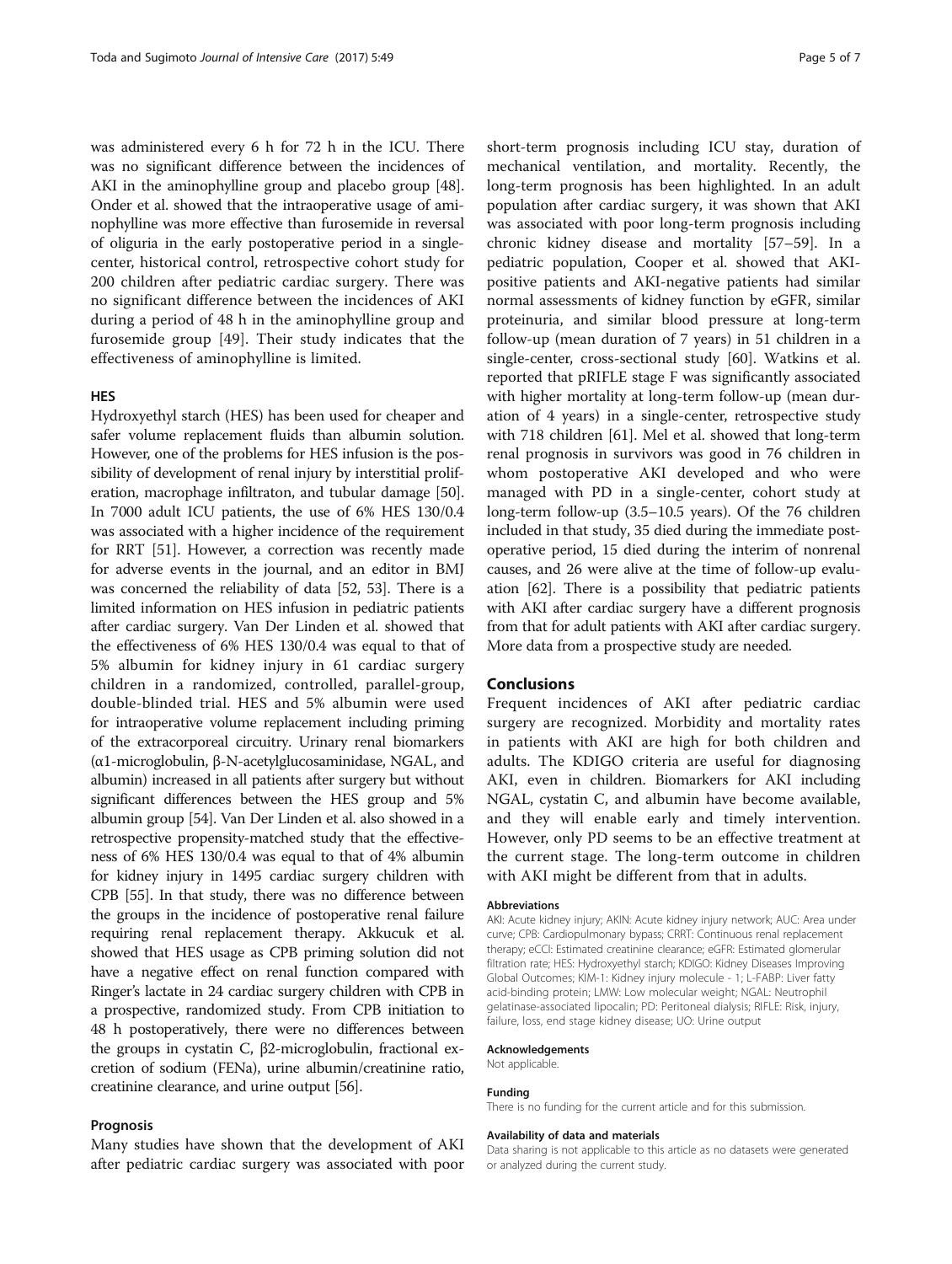### <span id="page-5-0"></span>Authors' contributions

YT is responsible for writing and adjusting the manuscript. KS contributed to writing a draft version of the manuscript. Both authors read and approved the final manuscript.

#### Authors' information

The authors are the authors of reference 15.

Ethics approval and consent to participate

Not applicable.

## Consent for publication

Not applicable.

#### Competing interests

The authors declare that they have no competing interests.

## Publisher's Note

Springer Nature remains neutral with regard to jurisdictional claims in published maps and institutional affiliations.

#### Author details

<sup>1</sup>Department of Anesthesiology and Intensive Care Medicine, Kawasaki Medical School, 577 Matsushima, Kurashiki-shi, Okayama 701-0192, Japan. 2 Department of Anesthesiology and Resuscitology, Okayama University Medical School, Okayama, Japan.

## Received: 24 April 2017 Accepted: 6 July 2017 Published online: 20 July 2017

#### References

- 1. Bastin AJ, Ostermann M, Slack AJ, Diller GP, Finney SJ, Evans TW. Acute kidney injury after cardiac surgery according to risk/injury/failure/loss/endstage, acute kidney injury network, and kidney disease: improving global outcomes classifications. J Crit Care. 2013;28:389–96.
- 2. Gil-Ruiz Gil-Esparza MA, Alcaraz Romero AJ, Romero Otero A, Gil Villanueva N, Sanavia Moran E, Rodriguez Sanchez de la Blanca A, Lorente Romero J, Bellon Cano JM. Prognostic relevance of early AKI according to pRIFLE criteria in children undergoing cardiac surgery. Pediatr Nephrol. 2014;29:1265–72.
- Lex DJ, Toth R, Cserep Z, Alexander SI, Breuer T, Sapi E, Szatmari A, Szekely E, Gal J, Szekely A. A comparison of the systems for the identification of postoperative acute kidney injury in pediatric cardiac patients. Ann Thorac Surg. 2014;97:202–10.
- 4. Park SK, Hur M, Kim E, Kim WH, Park JB, Kim Y, Yang JH, Jun TG, Kim CS. Risk factors for acute kidney injury after congenital cardiac surgery in infants and children: a retrospective observational study. PLoS One. 2016;11:e0166328.
- 5. Taylor ML, Carmona F, Thiagarajan RR, Westgate L, Ferguson MA, del Nido PJ, Rajagopal SK. Mild postoperative acute kidney injury and outcomes after surgery for congenital heart disease. J Thorac Cardiovasc Surg. 2013;146:146–52.
- 6. Toth R, Breuer T, Cserep Z, Lex D, Fazekas L, Sapi E, Szatmari A, Gal J, Szekely A. Acute kidney injury is associated with higher morbidity and resource utilization in pediatric patients undergoing heart surgery. Ann Thorac Surg. 2012;93:1984–90.
- 7. Bellomo R, Auriemma S, Fabbri A, D'Onofrio A, Katz N, McCullough PA, Ricci Z, Shaw A, Ronco C. The pathophysiology of cardiac surgery-associated acute kidney injury (CSA-AKI). Int J Artif Organs. 2008;31:166–78.
- 8. Mehta RL, Kellum JA, Shah SV, Molitoris BA, Ronco C, Warnock DG, Levin A, Acute Kidney Injury N. Acute Kidney Injury Network: report of an initiative to improve outcomes in acute kidney injury. Crit Care. 2007;11:R31.
- Bellomo R, Ronco C, Kellum JA, Mehta RL, Palevsky P, Acute Dialysis Quality Initiative w. Acute renal failure––definition, outcome measures, animal models, fluid therapy and information technology needs: the Second International Consensus Conference of the Acute Dialysis Quality Initiative (ADQI) Group. Crit Care. 2004;8:R204–12.
- 10. Akcan-Arikan A, Zappitelli M, Loftis LL, Washburn KK, Jefferson LS, Goldstein SL. Modified RIFLE criteria in critically ill children with acute kidney injury. Kidney Int. 2007;71:1028–35.
- 11. Schwartz GJ, Brion LP, Spitzer A. The use of plasma creatinine concentration for estimating glomerular filtration rate in infants, children, and adolescents. Pediatr Clin North Am. 1987;34:571–90.
- 12. The Kidney Diseases Improving Global Outcomes (KDIGO) Working Group. Difinition and classification of acute kidney injury. Kidney Int. 2012;suppl 2:19-36.
- 13. Sutherland SM, Byrnes JJ, Kothari M, Longhurst CA, Dutta S, Garcia P, Goldstein SL. AKI in hospitalized children: comparing the pRIFLE, AKIN, and KDIGO definitions. Clin J Am Soc Nephrol. 2015;10:554–61.
- 14. Selewski DT, Cornell TT, Heung M, Troost JP, Ehrmann BJ, Lombel RM, Blatt NB, Luckritz K, Hieber S, Gajarski R, Kershaw DB, Shanley TP, Gipson DS. Validation of the KDIGO acute kidney injury criteria in a pediatric critical care population. Intensive Care Med. 2014;40:1481–8.
- 15. Sugimoto K, Toda Y, Iwasaki T, Shimizu K, Kanazawa T, Muto N, Kawase H, Morimatsu H, Morita K, Maeshima Y, Mori K, Sano S. Urinary albumin levels predict development of acute kidney injury after pediatric cardiac surgery: a prospective observational study. J Cardiothorac Vasc Anesth. 2016;30:64–8.
- 16. Ruf B, Bonelli V, Balling G, Horer J, Nagdyman N, Braun SL, Ewert P, Reiter K. Intraoperative renal near-infrared spectroscopy indicates developing acute kidney injury in infants undergoing cardiac surgery with cardiopulmonary bypass: a case-control study. Crit Care. 2015;19:27.
- 17. Meersch M, Schmidt C, Van Aken H, Rossaint J, Gorlich D, Stege D, Malec E, Januszewska K, Zarbock A. Validation of cell-cycle arrest biomarkers for acute kidney injury after pediatric cardiac surgery. PLoS One. 2014;9:e110865.
- 18. Hazle MA, Gajarski RJ, Aiyagari R, Yu S, Abraham A, Donohue J, Blatt NB. Urinary biomarkers and renal near-infrared spectroscopy predict intensive care unit outcomes after cardiac surgery in infants younger than 6 months of age. J Thorac Cardiovasc Surg. 2013;146:861–7. e1.
- 19. Zappitelli M. Preoperative prediction of acute kidney injury––from clinical scores to biomarkers. Pediatr Nephrol. 2013;28:1173–82.
- 20. Mishra J, Ma Q, Prada A, Mitsnefes M, Zahedi K, Yang J, Barasch J, Devarajan P. Identification of neutrophil gelatinase-associated lipocalin as a novel early urinary biomarker for ischemic renal injury. J Am Soc Nephrol. 2003;14:2534–43.
- 21. Mishra J, Mori K, Ma Q, Kelly C, Barasch J, Devarajan P. Neutrophil gelatinase-associated lipocalin: a novel early urinary biomarker for cisplatin nephrotoxicity. Am J Nephrol. 2004;24:307–15.
- 22. Mori K, Lee HT, Rapoport D, Drexler IR, Foster K, Yang J, Schmidt-Ott KM, Chen X, Li JY, Weiss S, Mishra J, Cheema FH, Markowitz G, Suganami T, Sawai K, Mukoyama M, Kunis C, D'Agati V, Devarajan P, Barasch J. Endocytic delivery of lipocalin-siderophore-iron complex rescues the kidney from ischemia-reperfusion injury. J Clin Invest. 2005;115:610–21.
- 23. Mishra J, Dent C, Tarabishi R, Mitsnefes MM, Ma Q, Kelly C, Ruff SM, Zahedi K, Shao M, Bean J, Mori K, Barasch J, Devarajan P. Neutrophil gelatinase-associated lipocalin (NGAL) as a biomarker for acute renal injury after cardiac surgery. Lancet. 2005;365:1231–8.
- 24. Bennett M, Dent CL, Ma Q, Dastrala S, Grenier F, Workman R, Syed H, Ali S, Barasch J, Devarajan P. Urine NGAL predicts severity of acute kidney injury after cardiac surgery: a prospective study. Clin J Am Soc Nephrol. 2008;3:665–73.
- 25. Krawczeski CD, Woo JG, Wang Y, Bennett MR, Ma Q, Devarajan P. Neutrophil gelatinase-associated lipocalin concentrations predict development of acute kidney injury in neonates and children after cardiopulmonary bypass. J Pediatr. 2011;158:1009–15. e1.
- 26. Krawczeski CD, Goldstein SL, Woo JG, Wang Y, Piyaphanee N, Ma Q, Bennett M, Devarajan P. Temporal relationship and predictive value of urinary acute kidney injury biomarkers after pediatric cardiopulmonary bypass. J Am Coll Cardiol. 2011;58:2301–9.
- 27. Ware LB, Johnson AC, Zager RA. Renal cortical albumin gene induction and urinary albumin excretion in response to acute kidney injury. Am J Physiol Renal Physiol. 2011;300:F628–38.
- 28. Zheng J, Xiao Y, Yao Y, Xu G, Li C, Zhang Q, Li H, Han L. Comparison of urinary biomarkers for early detection of acute kidney injury after cardiopulmonary bypass surgery in infants and young children. Pediatr Cardiol. 2013;34:880–6.
- 29. Zappitelli M, Coca SG, Garg AX, Krawczeski CD, Thiessen Heather P, Sint K, Li S, Parikh CR, Devarajan P, Consortium T-A. The association of albumin/creatinine ratio with postoperative AKI in children undergoing cardiac surgery. Clin J Am Soc Nephrol. 2012;7:1761–9.
- 30. Devarajan P, Krawczeski CD, Nguyen MT, Kathman T, Wang Z, Parikh CR. Proteomic identification of early biomarkers of acute kidney injury after cardiac surgery in children. Am J Kidney Dis. 2010;56:632–42.
- 31. Sanchez-Bayle M, Rodriguez-Cimadevilla C, Asensio C, Ruiz-Jarabo C, Baena J, Arnaiz P, Villa S, Cocho P. Urinary albumin excretion in Spanish children. Nino Jesus Group Pediatr Nephrol. 1995;9:428–30.